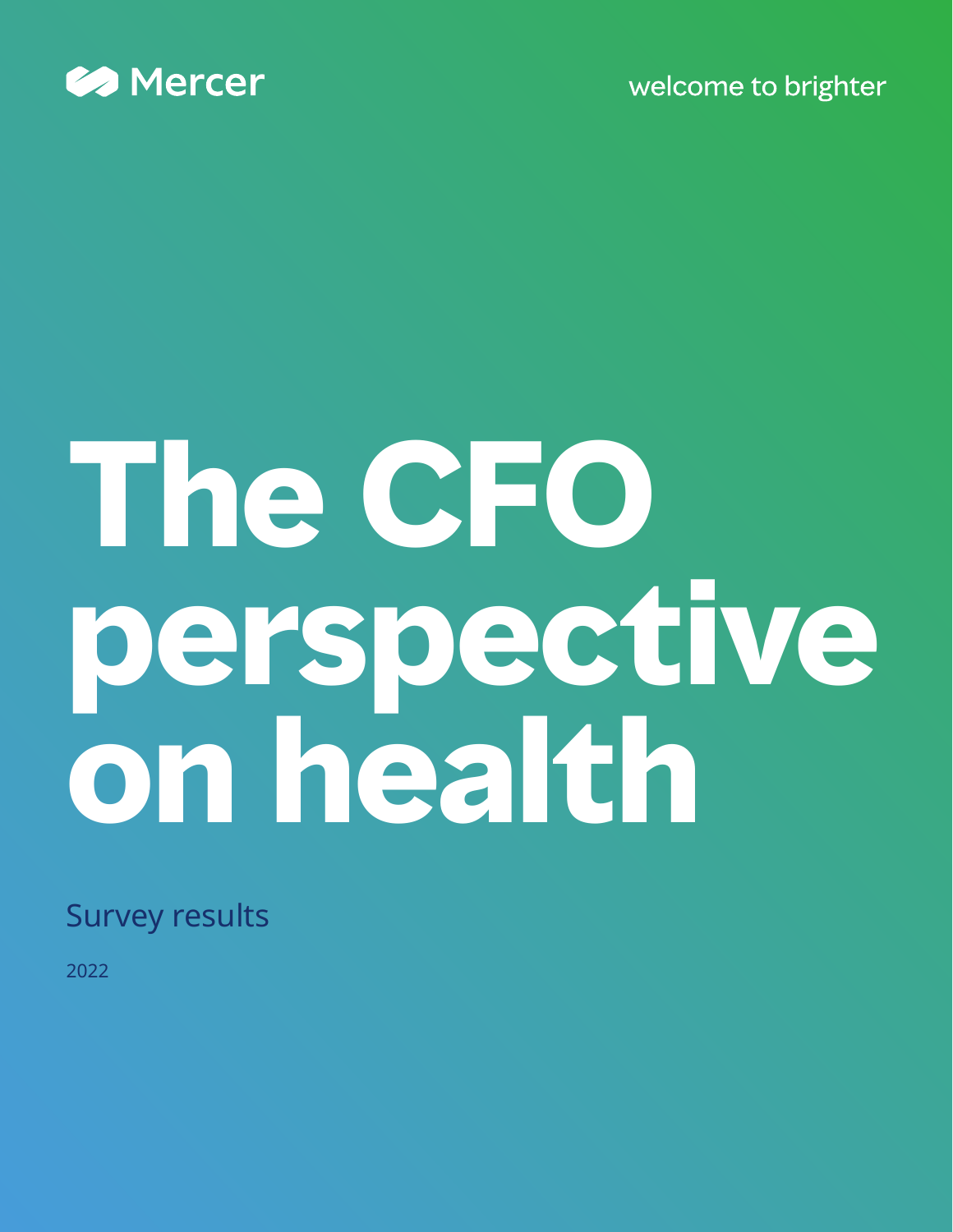### **Introduction**



As we enter the second quarter of 2022, the list of health care cost drivers is growing: Higher utilization due to "catch-up" care, claims for long COVID, the introduction of new gene and cellular therapies and the impact of avoided care are all exerting upward pressure on cost. Even more concerning, we're seeing the highest inflation we've experienced in 40 years in many sectors of the economy.

While health benefit cost growth accelerated somewhat last year, the full impact of inflation in the health care sector has been dampened by provider contracts that lock in prices for multiple years. As those renew, we could see truly eye-popping price increases — along with greater volatility in claims.

If you're like many CFOs, you've been paying more attention to your organization's healthcare expenses and cost mitigation strategies than in the past — or wondering if you should be. We designed this new survey to discover CFO perspectives on a range of issues related to health care budgets:

- Sustainable cost increases
- Margin levels and risk tolerance
- Evaluating cost-management initiatives
- When a move to self-funding makes sense

We hope you'll find these results to be as interesting as we did.

### **About the survey**

The survey was fielded from late January to early March of 2022, and we received 105 responses. Most of the respondents (81%) are CFOs, or have a finance or accounting role with health care budget oversight (12%). About a third of the responding organizations have fewer than 500 employees, 47% have 500-4,999, and 19% have 5,000 or more. Just over half the respondents (54%) say that all or most employees are in a self-funded plan and 37% say that all or most are in a fully insured plan; 9% say employees are evenly divided between self-funded and fully insured plans. The survey included separate questions for employers using each type of funding.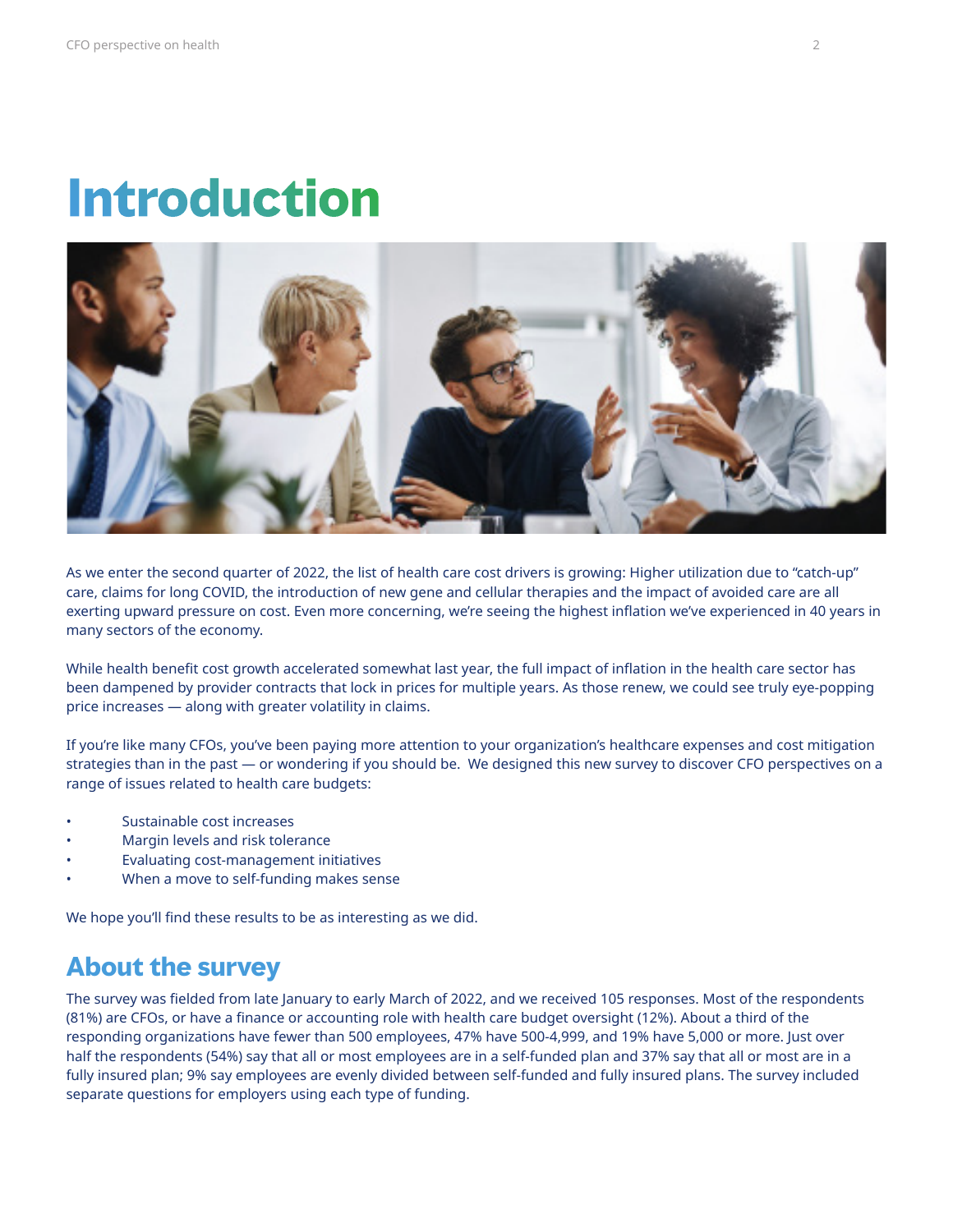### **Health benefit expense**

Given the persistently high level at which health care costs have trended relative to other goods and services and to wages, it's not surprising that over two-thirds of respondents (69%) indicate that health care costs are a significant concern – including 16% who say they are a very significant concern. Respondents from the largest organizations (those with 5,000 or more employees) were the most likely to cite a high level of concern - 85% say health care costs are a significant concern. Although many input costs across the economy are increasing, Mercer believes health care cost will continue to outpace other budget expense areas over the next one to three years.

The majority of CFOs -- especially those in very large organizations - say that health care costs are a concern

Very significant concern **Significant concern** 

Somewhat of a concern Not a concern relative to

**30%**

**2%**

**16%**

other expenses

#### **Measures for tracking and evaluating health benefit expenses**

CFOs use multiple measures to track expenses, with most respondents using at least two. Most commonly, expenses are tracked on an aggregate cost basis and on a per-employee basis. About a third track the impact on operating margin, an important measure that can help put health care costs in context of the broader business dynamics and highlight its relative impact on a company's bottom line.



**52%**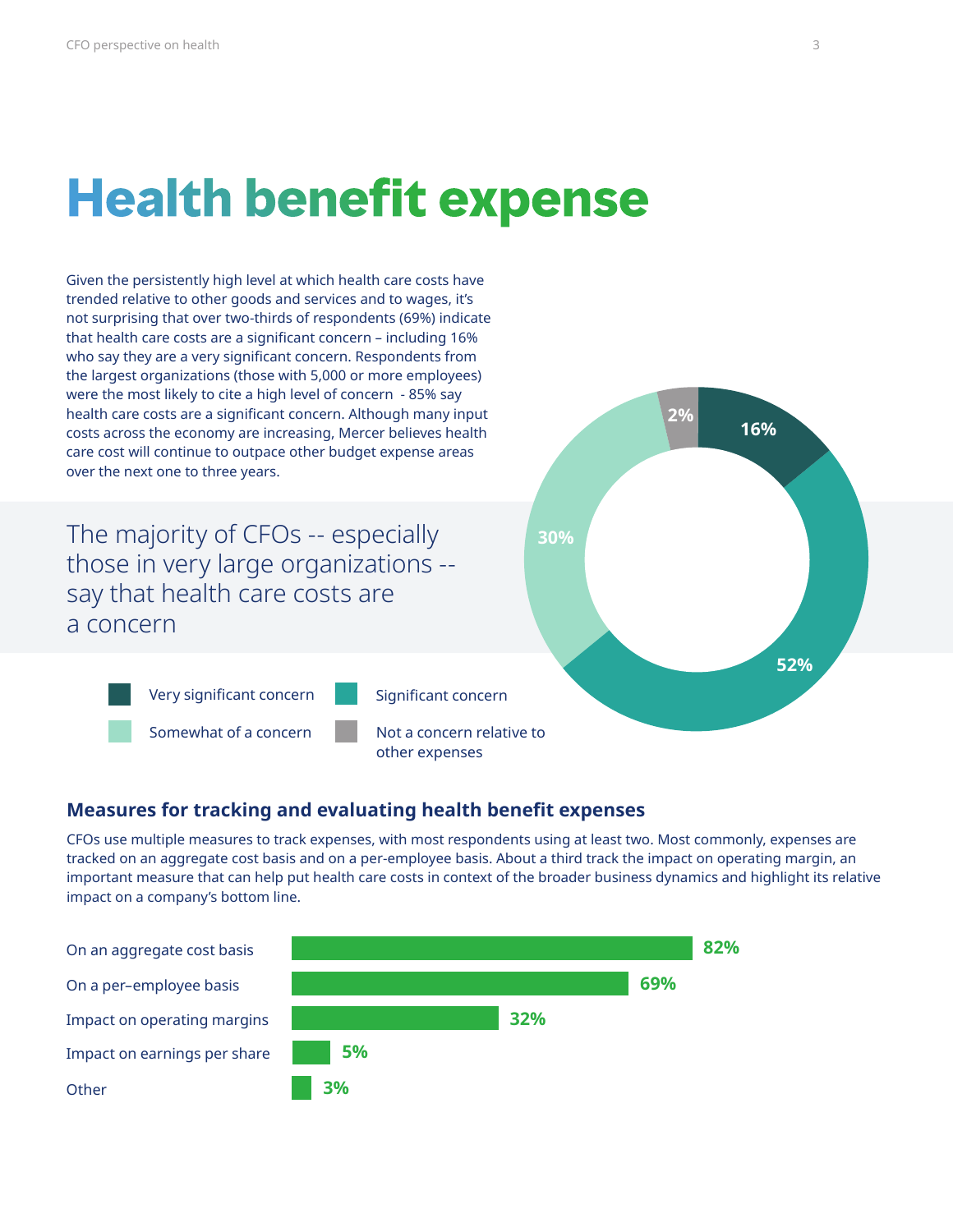#### *Sustainable* **annual increase in health care cost over the next 3-5 years**

The survey was fielded after widespread reports of higher inflation across the economy. Against this backdrop, almost two-thirds of respondents said that a sustainable annual increase over the intermediate term was at or below CPI (with little difference seen between self-funded and fully insured employers). Given that the health care industry overall has had very limited success at managing cost to these levels, more aggressive actions will be needed to control expenses to keep health benefit cost growth at CPI or below. At the same time, cost-mitigation efforts will need to be balanced with the competitive pressures associated with a tight labor market.

Mercer sees health care costs accelerating, perhaps with a lag, as increases in healthcare workers' wages and medical supplies are passed on through health plans over a multi-year re-contracting cycle. On top of underlying wage/unit cost inflation, trends are persistently pressured as new technology, an aging workforce, and other dynamics add to cost pressures.



#### **Other benefits needing attention from a cost perspective**

About two-thirds of CFOs are focused on at least one benefit area other than health care — most often, paid leave and retirement benefits. The costs for these plans are typically more predictable, and thus garner less attention than health care costs. However, paid leave plans are undergoing rapid changes that could have cost consequences for many organizations.

In a tight labor market, enhanced paid leave benefits may be necessary to compete for talent, and new state and local government mandates are generally expanding the scope of paid time off programs. If paid leave isn't an area of cost focus now, it may soon be.

#### **% of CFOs focusing on these benefits:**





Paid leave





Retirement Disability None of these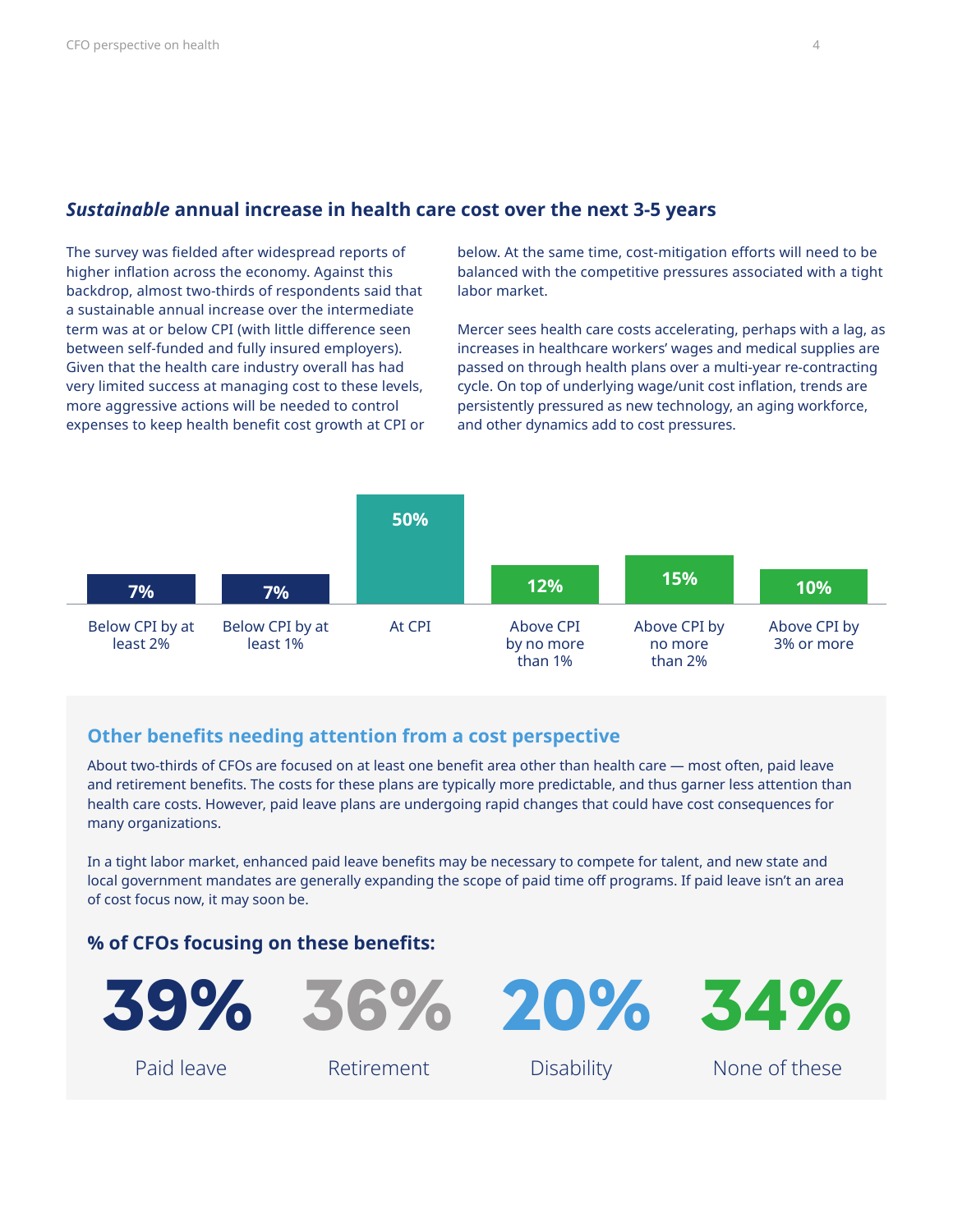#### **Are health benefit cost management strategies generating real savings?**

Only 39% of CFOs felt very or reasonably confident that the long–term benefit cost management strategies being implemented are saving money, and nearly a fourth didn't feel they had enough information to say. The survey asked specifically about strategies that typically require some investment, such as well-being initiatives, clinical management programs, and specialized provider networks.

Measuring outcomes is more difficult in health care than for many other expense areas. However, benefit managers can share cohort analyses, ROI estimates, and key indicatory analyses with the finance department to demonstrate that the investments being made are delivering returns. Measurement should ideally occur at three levels: the health plan level, to show how overall cost is trending; at a segmented level, to show (for example) how cost for individuals with chronic conditions is trending; and at the individual program level, to show whether a specific intervention is providing value.

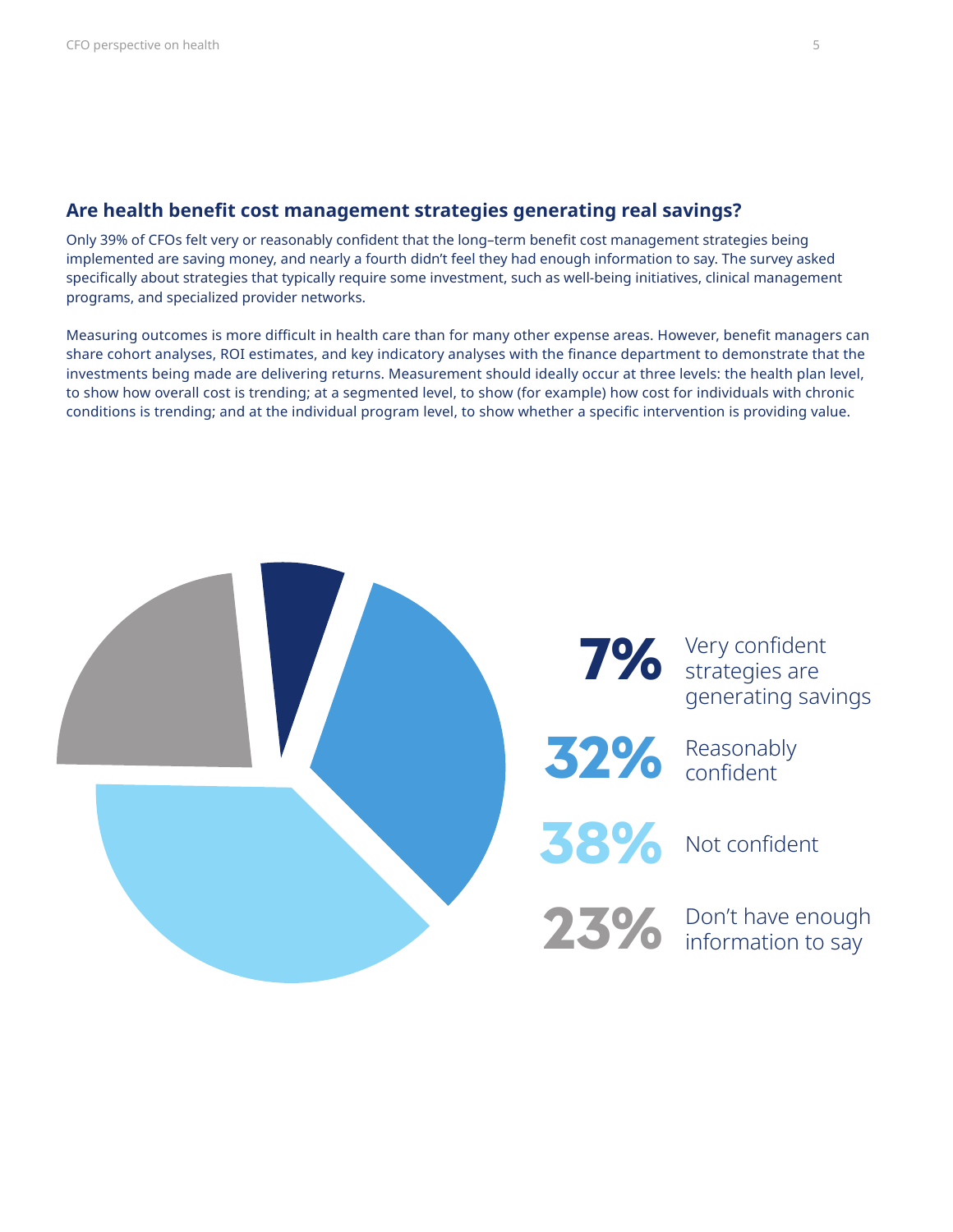#### **Most CFOs would prefer to emphasize cost management strategies that don't shift cost to employees**

The survey asked about three broad categories of costmanagement strategies: Provider network strategies that steer employees to smaller, high-performing providers; plan design strategies that shift more responsibility for healthcare cost to employees; and clinical management programs that provide greater monitoring and oversight of care (typically for higher-cost claims). While the majority of CFOs indicate that all three strategies are needed at least to some extent, clinical management received the strongest support, followed by network strategies. Notably, clinical management typically involves

few tradeoffs for employees and thus poses the least potential for disruption — which, given the tight labor market, may make it especially attractive to company leadership. Network strategies, which could involve member disruption (although not necessarily), still garnered a high level of interest. Clinical management and network strategies both provide opportunities to create a financial win for both employees and the employer. Plan design changes that cut cost for the employer typically result in higher out-of-pocket costs for employees, which organizations may want to avoid at a time when inflationary pressures for other goods and services likely are already weighing on the workforce.

#### **Network strategies (smaller, higher-performing hospital and physician networks)**

| 3% | 45%                                                                   |                 | 32% |               | 11%             | 10% |             |
|----|-----------------------------------------------------------------------|-----------------|-----|---------------|-----------------|-----|-------------|
|    | Plan design changes (increased employee cost sharing)                 |                 |     |               |                 |     |             |
| 7% | 30%                                                                   |                 | 43% |               | 16%             | 5%  |             |
|    | <b>Clinical management (greater monitoring and oversight of care)</b> |                 |     |               |                 |     |             |
|    | 15%                                                                   | 43%             |     |               | 26%             | 14% | 2%          |
|    |                                                                       |                 |     |               |                 |     |             |
|    | Very strong emphasis                                                  | Strong emphasis |     | Some emphasis | Slight emphasis |     | No emphasis |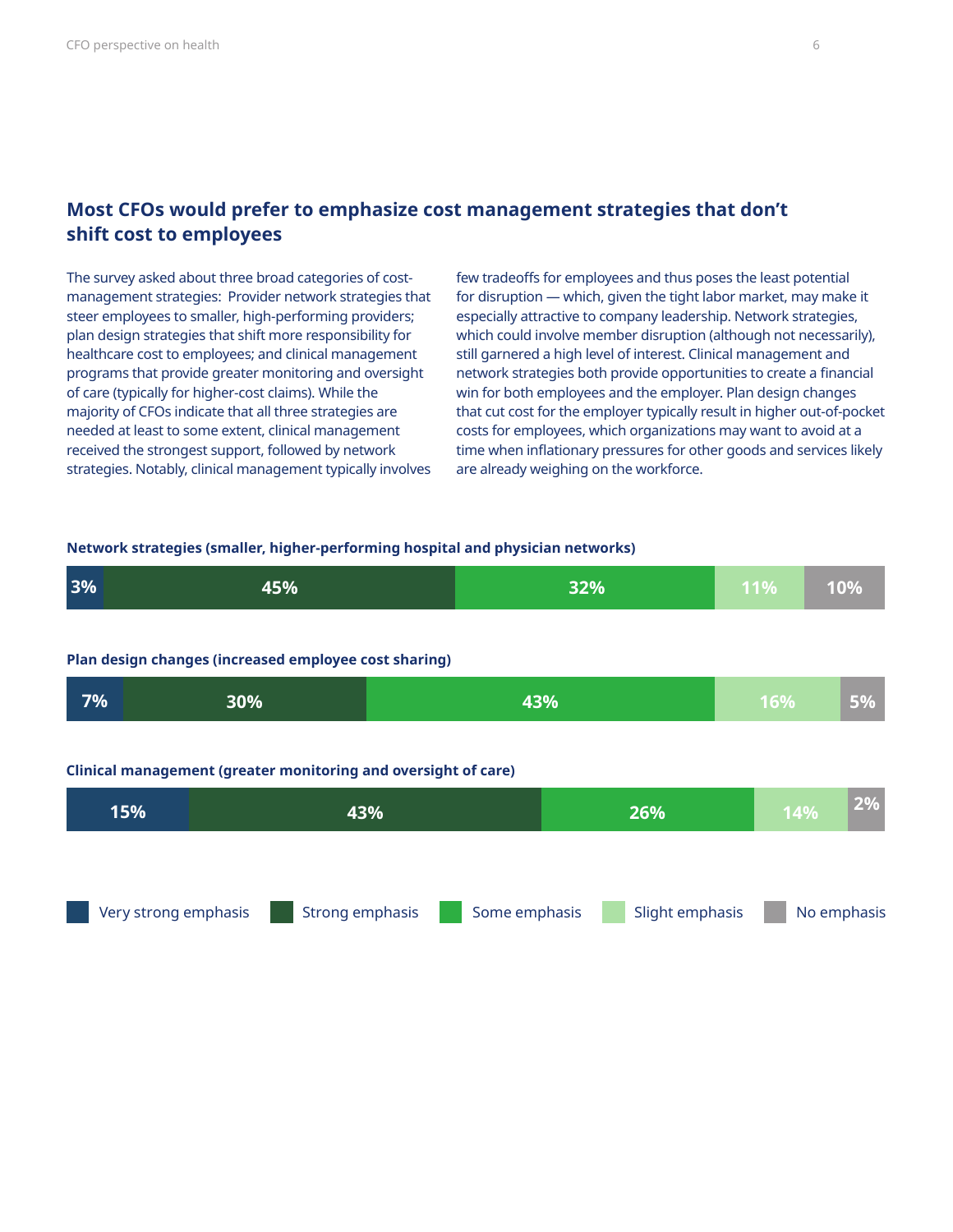### **Self-funded employers**

Regular communication between benefits and finance is always important, but as the rising incidence of high-cost claims makes health care costs more volatile, and inflation drives up the health care cost trend, CFOs may need to monitor health costs more closely. The survey found that most (70%) but certainly not all CFOs are confident that the finance department is receiving the information needed to monitor health program costs effectively. However, about half say that the benefits department has not raised the possibility of higher claims volatility in the future.

We expect that increasing claims volatility is likely to create challenges for employers in the near term. Driving this risk is a host of factors. To begin with, there are many unknowns related to COVID-19, including the extent to which deferred care come back, the impact of long COVID on costs, and simply what the 'new' baseline of claims is going to look like. In addition, we already see emerging high-cost therapies, especially in the Rx space (gene & cellular), impacting claim experience, and significant wage inflation in the medical service sector seems likely. Beyond implementing strategies to mitigate risks, it is important to communicate these risks to key stakeholders such as CFOs. While the past is often a good predictor of the future, this adage may not hold up as it relates to health care costs over the next 1-3 years.



#### **Department that calculates the actual budget that is booked**

About three-fifths of respondents (59%) say that finance and the benefits department collaborate when setting budgets that are booked, while 36% say finance alone takes on that responsibility. This is likely a function of organizational processes, corporate culture and other dynamics. That said, best practices would include collaboration, given the distinct expertise in each group and recognizing the overlap in terms of accountability.

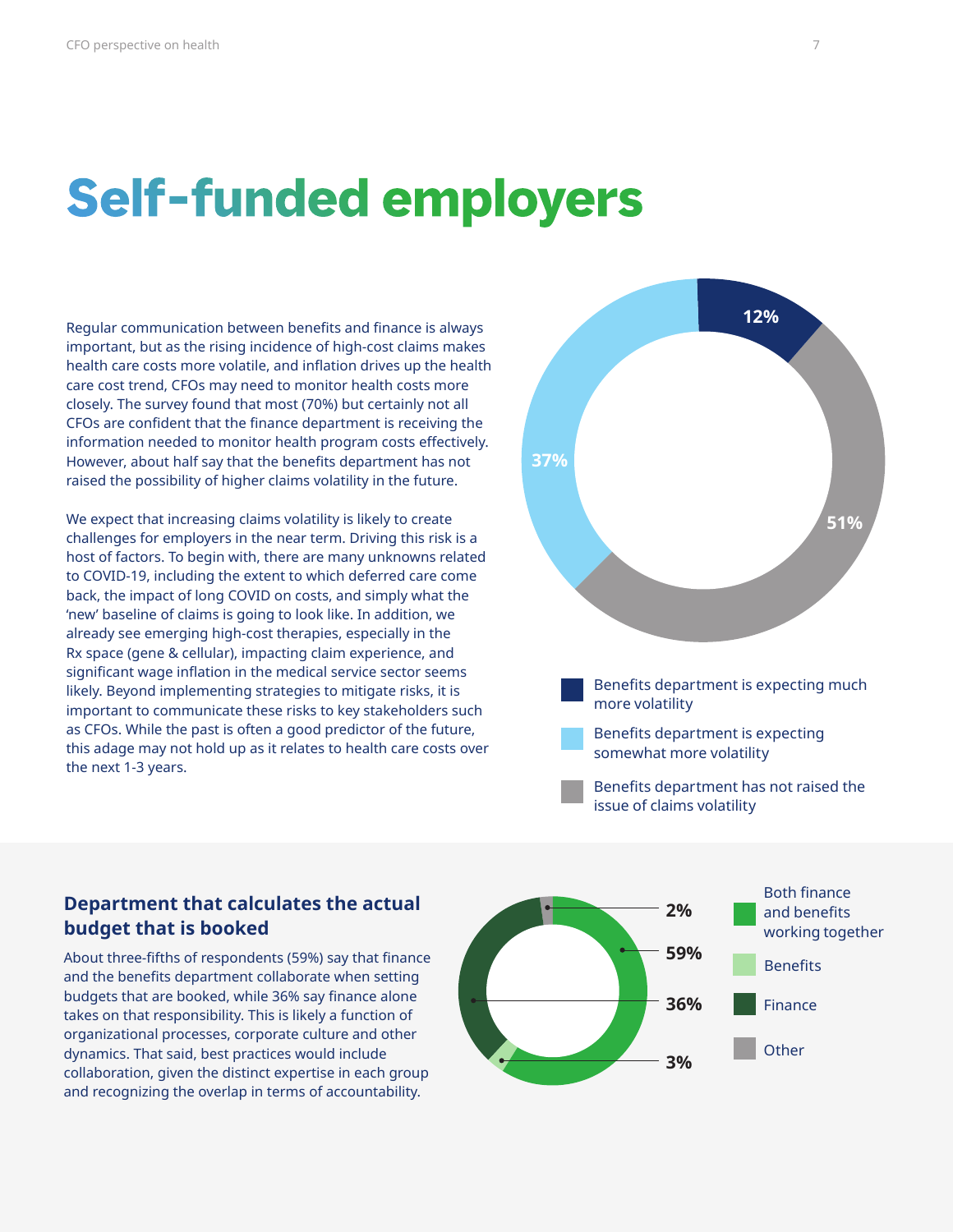

#### **Level of deviation from budget that would have a material impact on business results**

About half of CFOs (48%) believe that business results would be materially impacted if actual health claims experience is over budget by 4% or less. Given their relatively low risk tolerance, it is somewhat surprising that so many of the responding organizations don't use margins in setting budgets. To the extent companies would like to lower their risk, they should pay close attention to their margin assumptions and use of risk mitigation strategies such as stop loss insurance. Benefits departments may be well served by knowing their finance departments' point of view on this question before making other relevant decisions.



#### **Business results would be impacted if health cost is....**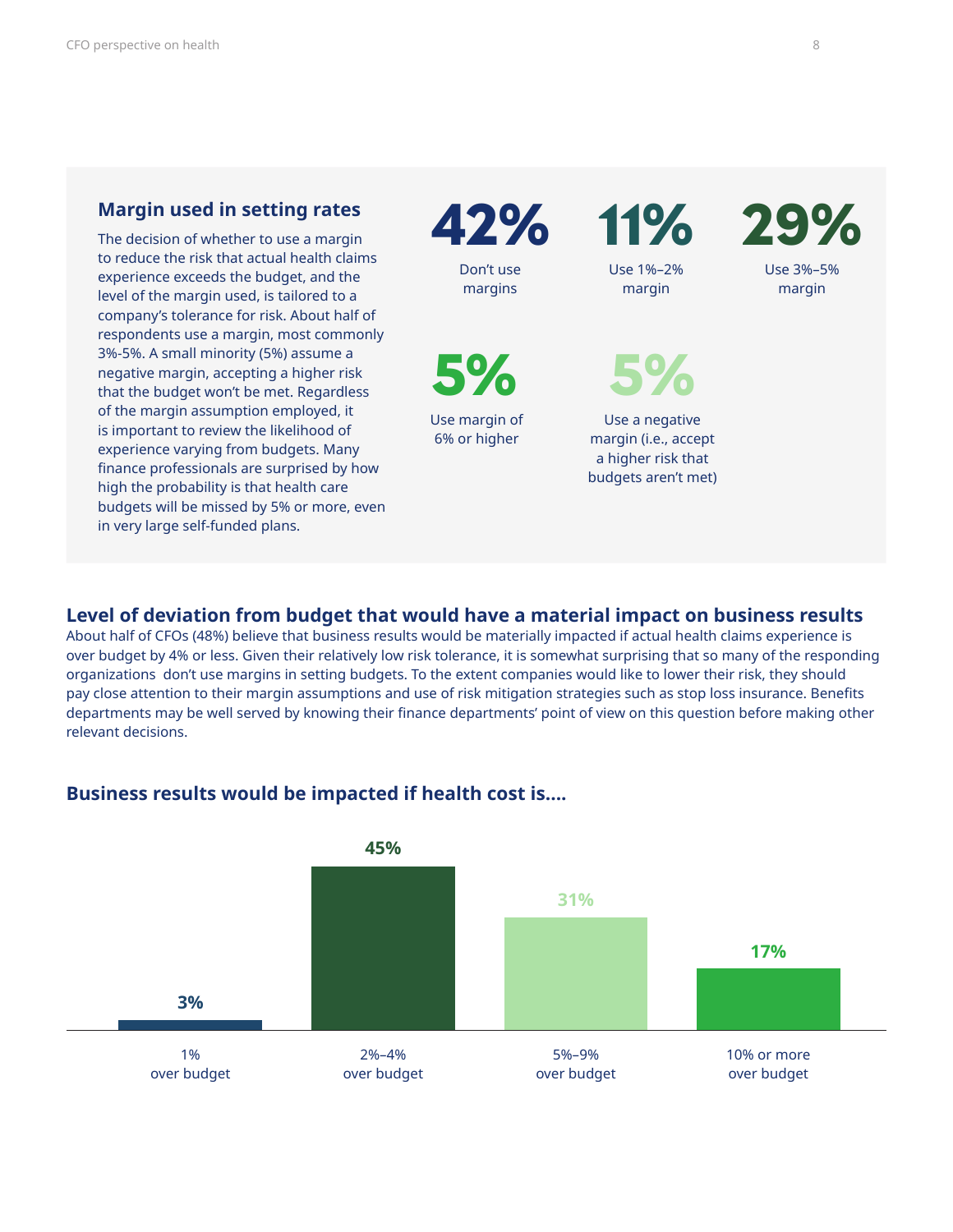#### **Reforecasting claims experience**

Nearly two-thirds (63%) of CFOs reforecast claims at least twice per year. In the largest organizations, it is not uncommon to reforecast four times or more each year — about two-fifths of respondents with 5,000 or more employees do so. We believe it is important to reforecast experience periodically — while keeping in mind that health claims are seasonal and can be volatile, especially month-to-month. Once reforecasts are performed, possible next steps could include updating forecasts, keeping current forecasts, or reflecting some of the new experience, but not giving it full credibility.



#### **Handling of internal expense allocation for health benefits**

Over two-fifths of CFOs (43%) act as a stop-loss insurer of sorts, with individual business units allocated the original budget, but surpluses and deficits absorbed by Corporate. As long as Corporate has planned for unforeseen deficits, the businesses are likely to appreciate having this uncertainty taken off the table.

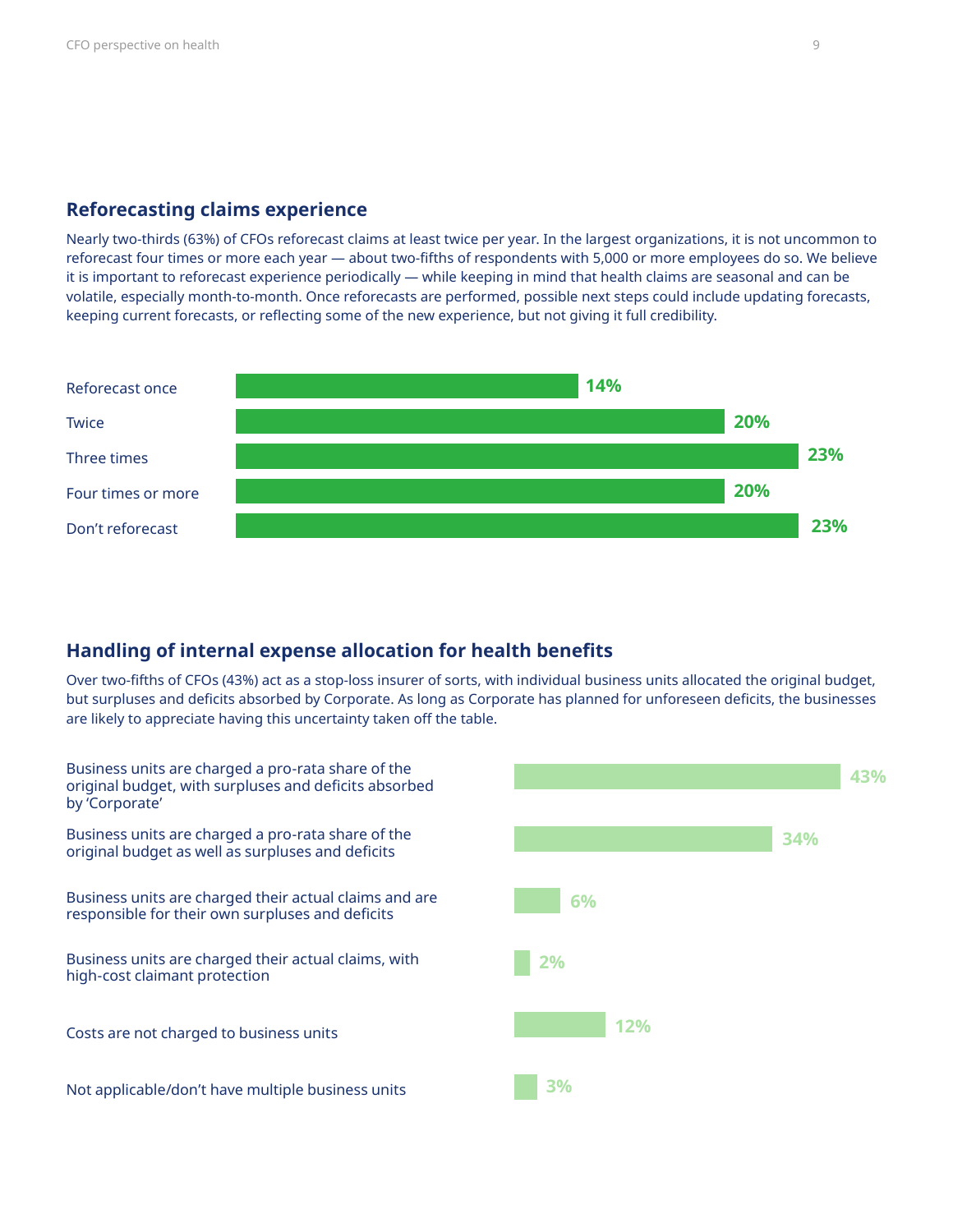## **Insured employers**

#### **CFOs with fully insured plans considering different funding mechanisms**

Fully-insured health coverage is generally the most expensive funding arrangement, with the tradeoff being that it offers the greatest certainty in terms of costs. Actuaries typically estimate that it costs 3%-5% more to be fully insured than selfinsured, although the difference can vary depending on the employer's specific situation. Survey results suggest that some CFOs with fully-insured plans are more likely to overestimate than underestimate the potential savings to be gained from converting to self-insurance — 51% say they would expect to save 5% or more. Thus it's not surprising that half of fully insured respondents are currently considering converting to a different funding mechanism, and more than a third have considered it in the past.

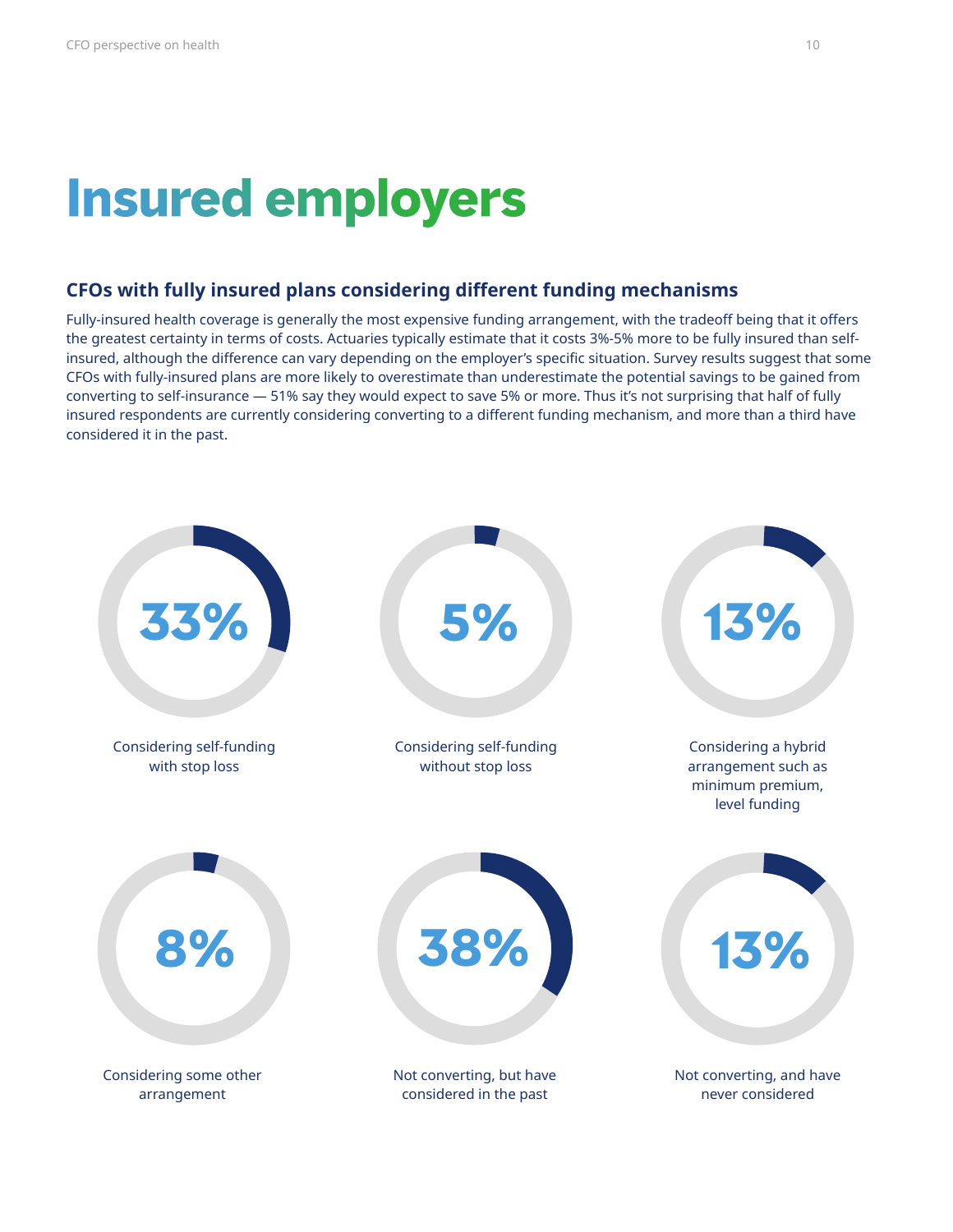#### **Reasons for remaining fully insured**

"Valuing predictability" is the most common reason cited for not pursuing a self-insured arrangement, and predictable cost is indeed a very important benefit of being fully insured. Nearly as many CFOs say they don't have the staff or resources to manage a self-insured plan. While a move to self-insurance is likely to increase the workload at most employers, savings from a self-insured arrangement might be used to offset the cost of additional staff at least to some degree.

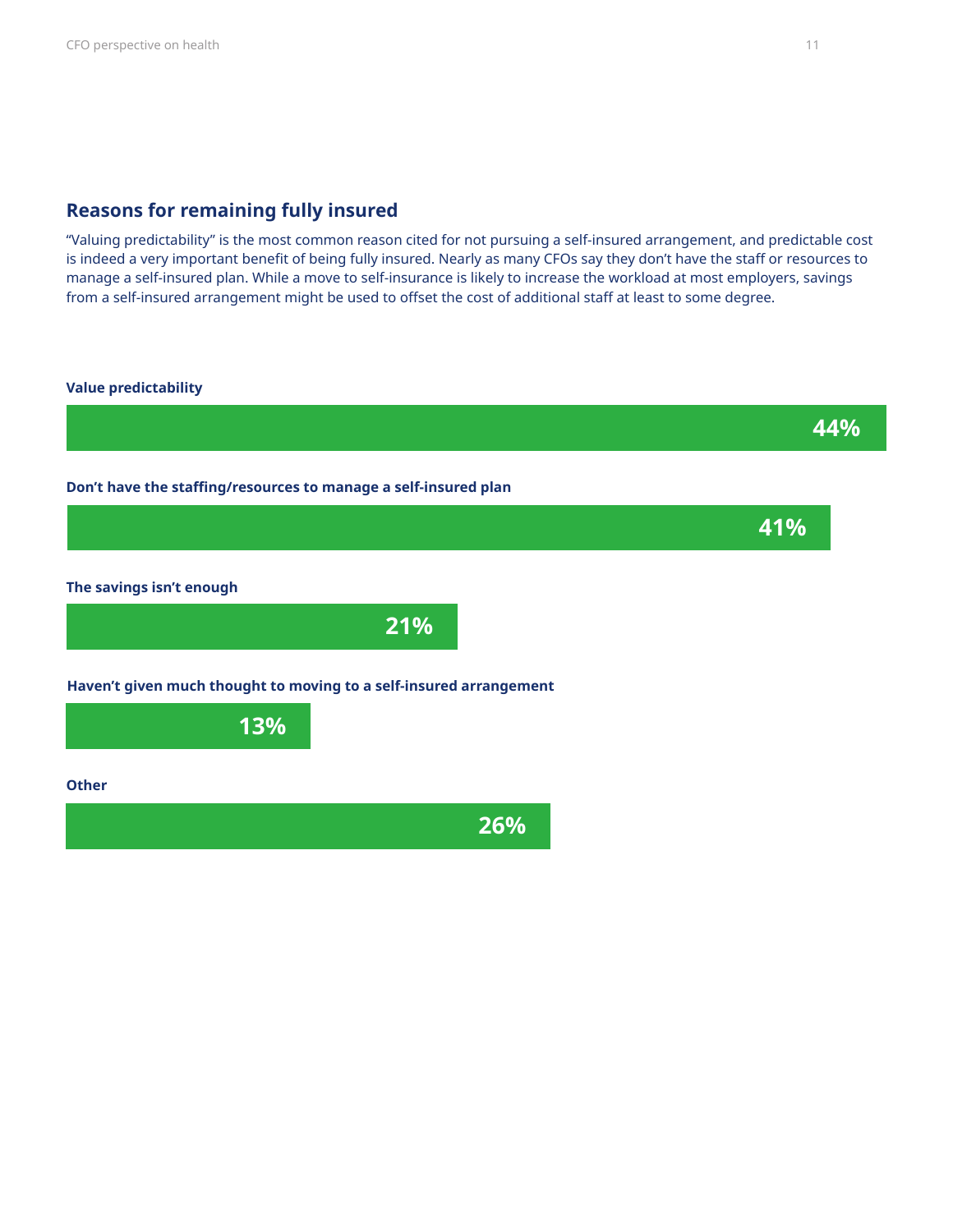#### **To weather health care cost inflation and claims volatility, play both defense and offense**

Higher inflation is likely to heighten interest in new, and perhaps more aggressive, health benefit cost management strategies. If employer health plan sponsors don't index cost-sharing amounts to inflation (e.g., for copays, deductibles, and OOP maximums), it will result in benefit cost increases that are even higher than the underlying medical trend. At the same time, employees may struggle to afford health care if medical costs rise faster than their own wages. We learned during the last financial crisis that health care is an economically sensitive service and that some people will forego important care when they feel they can't afford it. Thus, the downstream implications of affordability — and today tight labor market, in which benefits must help attract and retain workers — will need to be balanced with more immediate cost management concerns.

Not taking action is not a good option. Rather, employers need both to defend their budgets with sound management processes while mounting a strong offense against rising costs.

#### **Play defense**

- Monitor medical and prescription drug costs versus budget more frequently
- Introduce or raise budget margins to prepare for greater claims volatility
- Start renewals earlier so there's enough time to understand and negotiate pricing components in the light of COVID experience and current economic environment

#### **Play offense**

- Reining in cost growth without shifting cost may require trade-offs, such as offering employees lower-cost plans with smaller provider networks.
- Virtual services can improve access and save employees money by eliminating the cost of transportation, childcare, or time off from work when seeking care.
- Model the impact of rising costs on employees both payroll contributions and out-of-pocket costs. In today's tight labor market, cost management must be balanced with attraction and retention goals